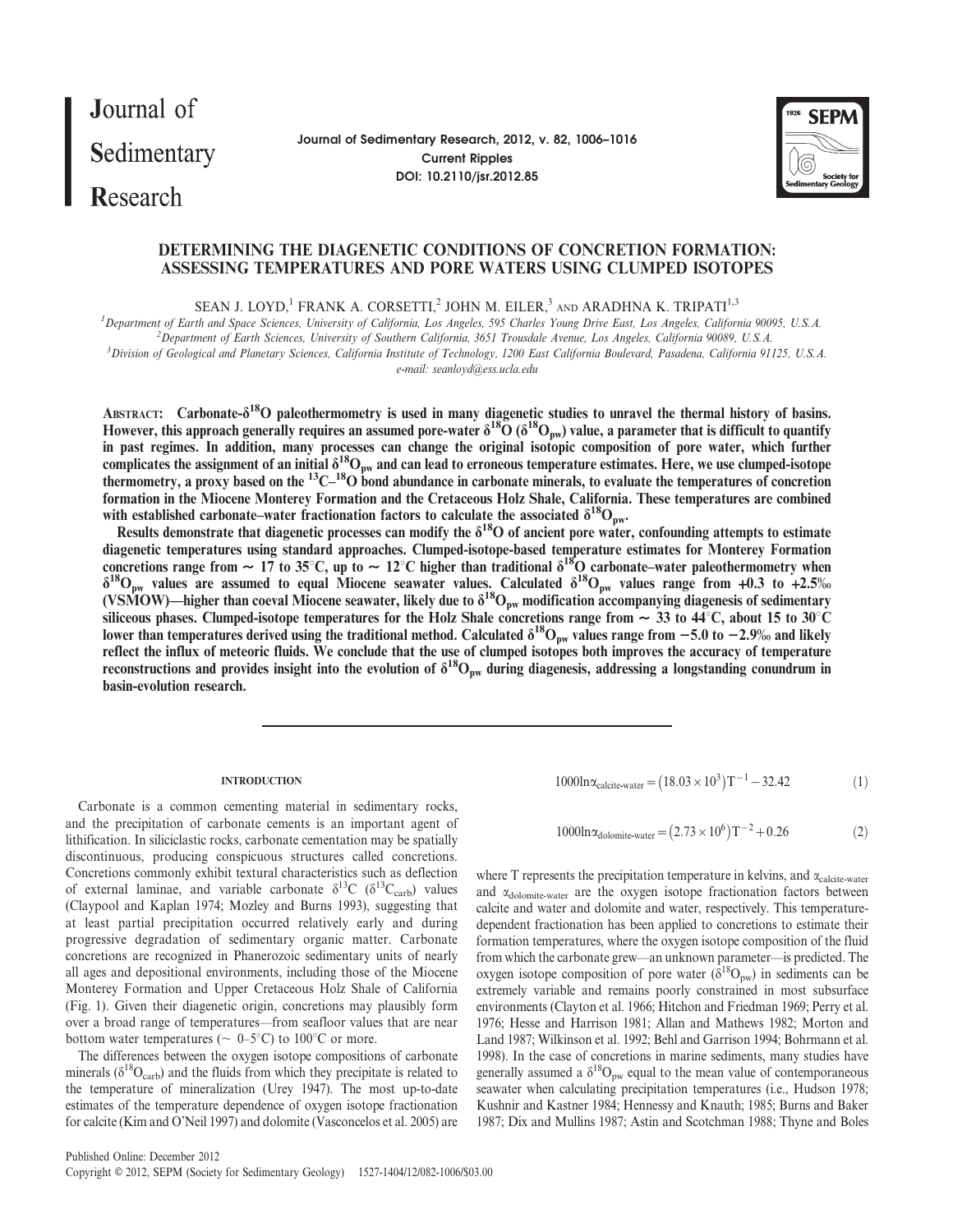

FIG. 1.—Study site locations. The insets in the map of California indicate the general areas of Parts A and B. A) Monterey Formation and B) Holz Shale localities.  $MDO = Montaña de Oro$ .

1989; Morad and Eshete 1990). However, sedimentary processes that affect  $\delta^{18}O_{\text{pw}}$  values can invalidate this assumption. In fact, previous researchers have recognized anomalously low  $\delta^{18}O_{\text{carb}}$  values in carbonate concretions (Hudson and Friedman 1974; Hudson 1978; Irwin et al. 1980; Coleman and Raiswell 1981; Burns and Baker 1987; Mozley and Burns 1993). These authors have stressed the unlikelihood of precipitation at high temperatures as the cause, largely due to the presence of shallow indicators (e.g., laminae deflection, high minuscement porosity, etc.) and inferred the influence of processes that lead to depleted  $\delta^{18}O_{\text{pw}}$ . Raiswell and Fisher (2000) summarized the apparent disagreement among these shallow indicators and actual concretion formation depths (and temperatures). Some authors have suggested specific mechanisms responsible for the isotopic depletions; however, without a method by which to isolate the effects of temperature from  $\delta^{18}O_{\text{pw}}$ , the interpretations are somewhat speculative.

Carbonate clumped-isotope thermometry can be used to constrain the temperatures of carbonate growth independently of fluid  $\delta^{18}O$ , and thus offers a way to 1) determine the temperature of carbonate formation and 2) unambiguously calculate the ancient fluid  $\delta^{18}O$  (Ghosh et al. 2006; Schauble et al. 2006; Eiler 2007; Eagle et al. 2010; Tripati et al. 2010; Eiler 2011), including  $\delta^{18}O_{\text{pw}}$  (Huntington et al. 2011). The abundance of mass 47  $CO<sub>2</sub>$  (mostly the <sup>13</sup>C<sup>-18</sup>O<sup>-16</sup>O isotopologue) that is produced upon phosphoric-acid digestion of carbonate minerals is reported using the notation  $\Delta_{47}$ , and represents the abundance of this isotopologue in a sample relative to a stochastic distribution (in units of permil, ‰). Theoretical (Schauble et al. 2006; Guo et al. 2009; Eagle et al. 2010), experimental (Ghosh et al. 2006), and field-based (Ghosh et al. 2006; Eagle et al. 2010; Tripati et al. 2010; Thiagarajan et al. 2011; Zaarur et al. 2011) studies have shown that values of  $\Delta_{47}$  in calcite, aragonite, and dolomite are inversely correlated to the temperature of carbonate precipitation. These temperatures can be combined with  $\delta^{18}O_{\rm carb}$  values to calculate  $\delta^{18}O_{\text{fluid}}$ , an approach that has been applied recently to study dolomitized limestones of the Latemar carbonate buildup (Ferry et al. 2011) and Eocene diagenetic cements (Huntington et al. 2011). However, these studies involved dominantly calcareous hosts, whereas this study presents findings from entirely diagenetic ''first-precipitates'' (that is, phases that do not likely result from recrystallization of a precursory phase) within siliciclastic hosts. Due to the siliciclastic nature of the host deposits, these concretions represent an excellent opportunity to identify ancient  $\delta^{18}O_{pw}$  modification, a signal that is less likely to manifest in carbonate-dominated systems (which can be  $\delta^{18}O$  buffered).

Seven concretions of the Miocene Monterey Formation and the Upper Cretaceous Holz Shale were analyzed for their clumped-isotope composition to calculate precipitation temperatures. These two formations were selected because of their differing age, depositional environment, lithology, and potentially distinct (from each other) diagenetic histories. Analysis of concretions from two characteristically unique hosts

provides a way to assess the applicability of the clumped-isotope proxy in concretions. The results demonstrate that temperatures derived from clumped-isotope thermometry can deviate markedly from those calculated using conventional  $\delta^{18}O$  thermometry with assumed pore-water compositions of 0%, the approximate value of contemporaneous seawater  $\delta^{18}$ O. The discrepancy between the two approaches can be attributed to the errors that arise when the pore-water composition is estimated using oversimplified and therefore inaccurate assumptions. Data show that independently determined temperatures provide the potential to track pore-water processes that perturb  $\delta^{18}O_{\text{fluid}}$  and better characterize diagenetic carbonate-forming environments.

## GEOLOGIC CONTEXT

## The Monterey Formation

The Miocene Monterey Formation is a hemipelagic, organic-rich and largely siliceous deposit that crops out along much of the California coast (see Fig. 1 for study site locations) (Bramlette 1946; Isaacs 1981; Schwalbach and Bohacs 1991; Behl and Garrison 1994). The large depositional area of the Monterey Formation during the Miocene led to the development of highly variable depocenters which have been interpreted to range from gradual slopes and sediment-starved plains (Isaacs 2001) to border-land basin type (e.g., Blake 1981) systems. Among these differing depositional environments, the Monterey Formation exhibits characteristics consistent with anoxic bottom waters, including laminated sediments, a general lack of bioturbation, the scarcity of benthic macrofossils, and relatively high organic contents (e.g., Isaacs 2001). Of course the differences in depositional environment and its temporal variation have produced both spatial and stratigraphic heterogeneity in the Monterey Formation, and as a result potentially have led to differences in post depositional processes across Monterey facies.

The Monterey Formation contains evidence of a diverse diagenetic history—involving phosphate-mineral genesis (e.g., Garrison et al. 1987; Föllmi et al. 2005), silica polymorphism (e.g., Behl and Garrison 1994), organic-matter degradation and/or preservation (e.g., John et al. 2002; Loyd et al. 2012), and concretion precipitation (e.g., Bramlette 1946; Kushnir and Kastner 1984; Hennessy and Knauth 1985)—aspects of which probably were driven by or led to its high organic content (up to 25% by weight; Isaacs 2001). Because of this high organic content, the Monterey Formation is an important source and reservoir rock for petroleum in California (Surdam and Stanley 1981; Mertz et al. 1983; Isaacs 1981).

Carbonate concretions and cemented layers are abundant in the Monterey Formation (Figs. 2, 3) (Kushnir and Kastner 1984; Hennessy and Knauth 1985; Burns and Baker 1987; Loyd et al. 2012). These concretions are generally cement-rich ( $\sim 80\%$  dolomite and/or calcite, by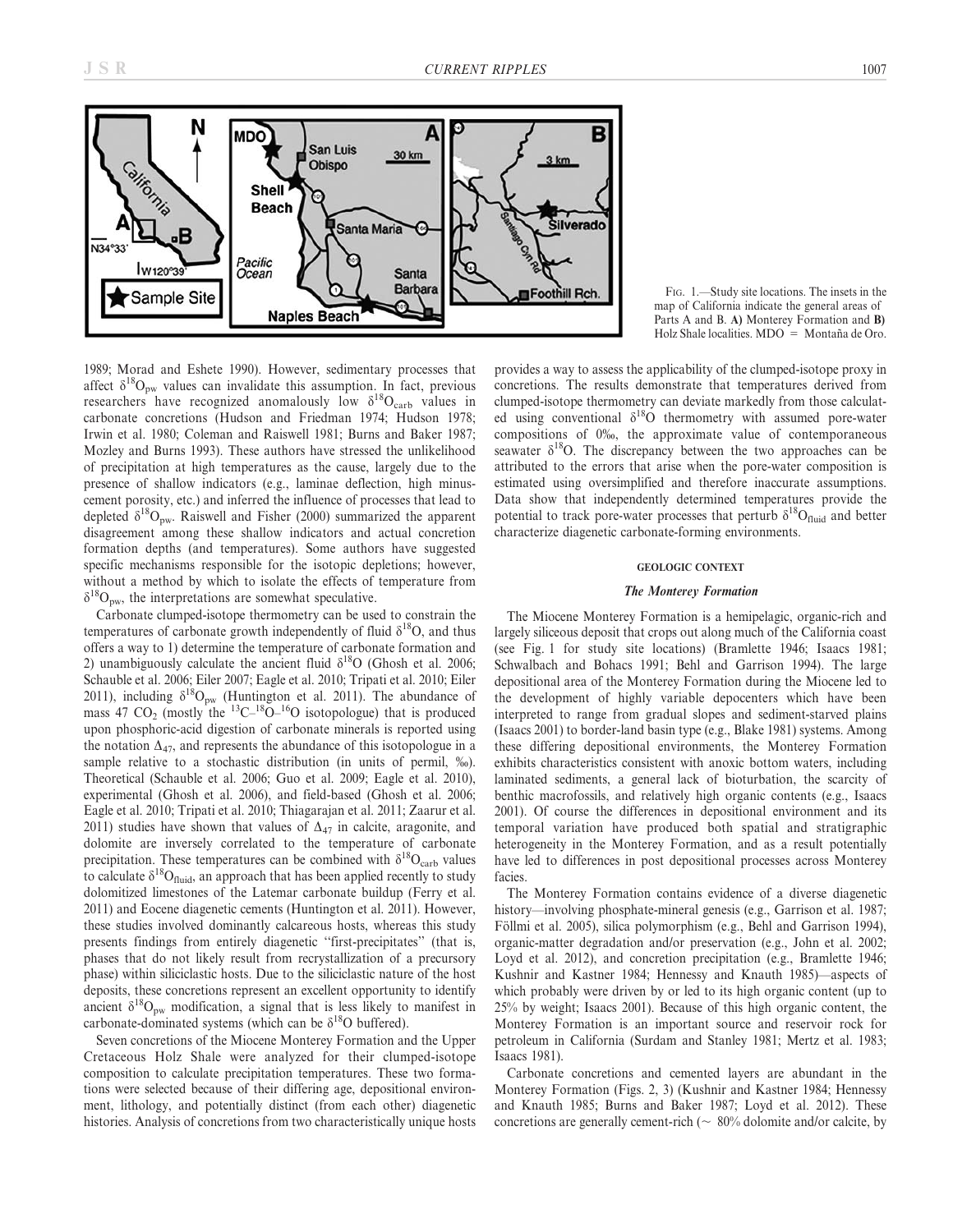



volume) and contain relatively little depositional carbonate  $\langle \, \langle 5 \rangle \rangle$  by volume, see Fig. 2) (Loyd et al. 2012). Carbon and oxygen isotope variation among individual concretions has been well documented from the Monterey Formation, and concretion formation temperatures have been inferred based on conventional carbonate–water oxygen isotope thermometry, using measured  $\delta^{18}O_{\text{carb}}$  values and assumed  $\delta^{18}O_{\text{pw}}$  values (Kushnir and Kastner 1984; Hennessy and Knauth 1985; Burns and Baker 1987).

## The Holz Shale

The Upper Cretaceous Holz Shale is organic-rich, fossiliferous and crops out in the Santa Ana Mountains of southern California (Fig. 1) (Schoellhamer et al. 1954; Buck and Bottjer 1985). As the upper member of the Ladd Canyon Formation, the Holz Shale overlies the conglomerate-dominated Baker Canyon Member and underlies the Williams Formation (Fig. 2; Packard 1916). The Holz Shale has been interpreted as a marine slope deposit (Buck and Bottjer 1985) based largely on the presence of fossils of the thin-shelled bivalve Inoceramus, an assemblage of agglutinated foraminifera, the trace fossils Thalassinoides and Ophiomorpha, the common occurrence of conglomeratic debris flows, chute and gully deposits, and turbidites (Buck and Bottjer 1985). As with the Monterey Formation, the Holz Shale exhibits many characteristics consistent with deposition under anoxic conditions, including laminated sediments and a paucity of bioturbation.

Although interpreted as a slope deposit, Buck and Bottjer (1985) conclude that the Holz Shale was deposited very near the paleo-shoreline, outboard of a relatively narrow shelf. The presence of terrestrial plant debris in the unit is consistent with a near-shore depocenter. Concretions of the Holz Shale occur as white calcite concretions (from  $\sim 5$  to 100 cm in diameter) and cemented layers (Fig. 4). Some concretions contain vertically aligned (orthogonal to host bedding) septarian veins and rare bivalve tests (the concretions analyzed here contained insignificant detrital carbonate). Cement contents in concretions are relatively high  $($  > 60% by volume). There are currently no published isotopic data from Holz Shale concretions.

### METHODS

Seven concretions and concretionary layers were sampled from the Monterey Formation and the Holz Shale. Monterey samples consist of two concretionary layers (MSCP-1 and MSC3) and three nodular to irregular concretions (MMC8-RB, MMC9-M, and MNC2). Concretion MNC2 is calcite whereas all other Monterey concretions are dolomite (Loyd et al. 2012). Holz Shale samples consist of two calcite concretions (HC2 and HC3). To ensure sampling of the most representative regions of concretions and check for crystallographic and chemical zonation, thin

 $\rightarrow$ 

FIG. 3.—Images of Monterey Formation concretions. A) MNC2, B) MSCP-1, C) MSC3, D) MMC8, and E) MMC9. Numbers correspond to 1 = field photograph,  $2 =$  transmitted-light photomicrograph, and  $3 =$  backscattered-electron photomicrograph. Sampled regions of each concretion (in A1, B1, etc.) are outlined by dashed lines and labeled where multiples occur. Notice the relatively uniform texture, tone, and crystal habit in photomicrograph and backscattered-images. The transmittedlight photomicrographs demonstrate the fine-crystalline habit exhibited by the Monterey concretions. These images also show various depositional components, including microfossils and very fine material (potentially clays). Backscattered-electron image B3 exhibits some minor zonation, with the less abundant, light-colored phase occupying  $\sim 16\%$  of the photomicrograph area. Circled regions in A2 correspond to foraminifera tests which make up  $\lt 5\%$  of the thin-section area. Black regions in all of the backscattered-electron images and the gray regions in C3 and E3 correspond to surface relief and not crystallographic zonation. In addition, white objects in B3, C3, and E3 are pyrite crystals arranged in intact and/or fragmented framboids.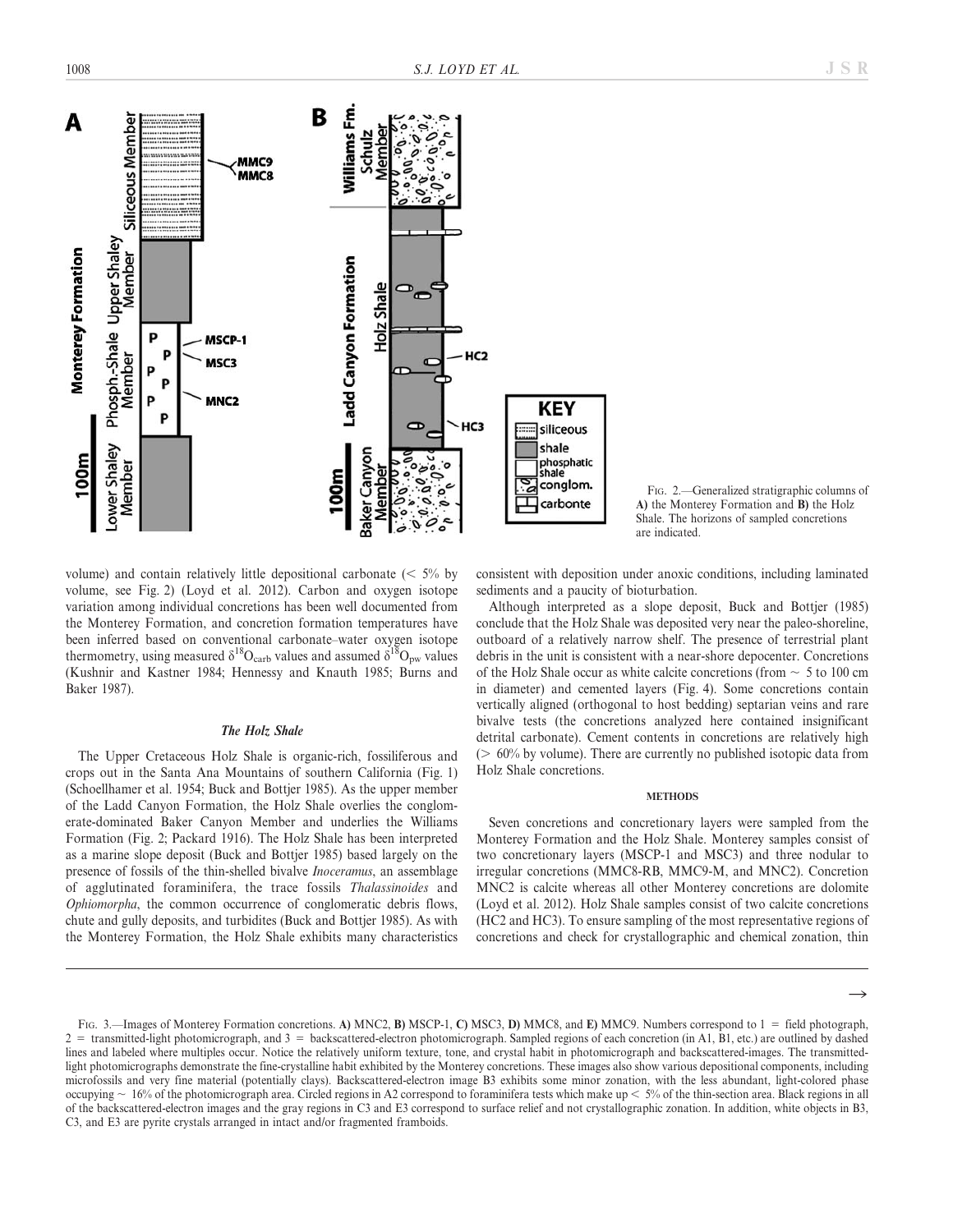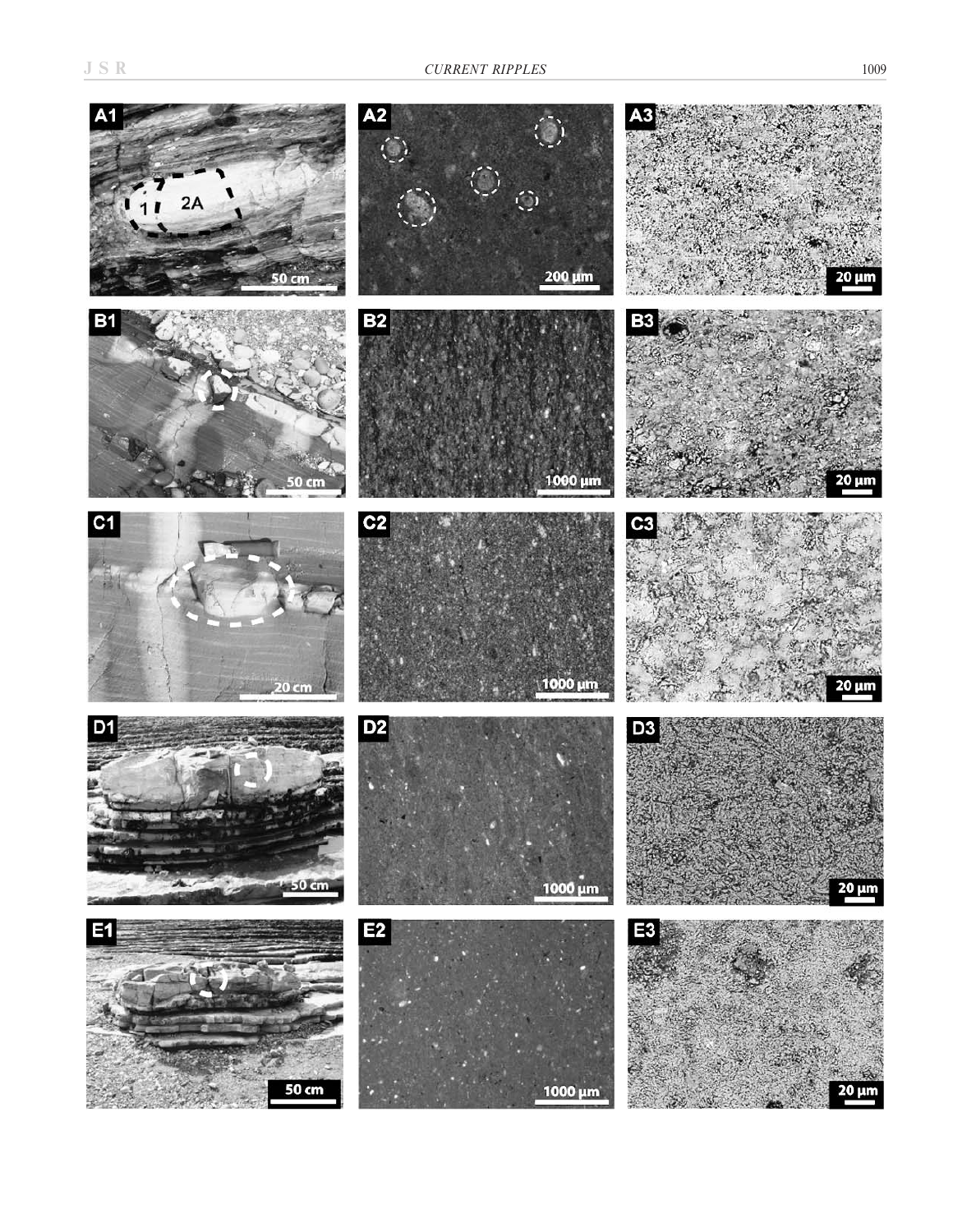

FIG. 4.—Images of Holz Shale concretions. A) HC2 and B) HC3. Numbers are the same as in Figure 2. As in the Monterey samples, Holz Shale concretions exhibit a fine-grained and relatively homogeneous crystallographic appearance. Transmitted-light photomicrographs demonstrate this fine-crystalline texture and display various depositional components, including unidentified, fine opaque grains (clays?) and some angular siliciclastic grains. The backscatter images reveal no obvious zonation. Black regions in A3 and B3 correspond to surface relief and not crystallographic zonation. As in the backscattered-electron images of Figure 3, white objects are framboidal pyrite crystals.

sections were examined via a petrographic microscope, a cathodoluminescence microscope, and a LEO 1430VP scanning electron microscope with backscatter imaging capability. Subsequent geochemical (see below) analyses were conducted on bulk powders generated from the most homogeneous regions (identified in hand sample and microscopically) of each concretion.

Concretion samples were analyzed for  $\delta^{18}O_{\rm carb}$ ,  $\delta^{13}C_{\rm carb}$ , and  $\Delta_{47}$ . Nodular concretions MNC2 and HC3 were sampled in multiple locations to explore spatial variation within individual concretions (data shown in Table 1). Values of  $\Delta_{47}$  were determined by calculating  $\delta^{18}O$ ,  $\delta^{13}C$ , and the abundance of mass-47 isotopologues (after Ghosh et al. 2006; Tripati et al. 2010). Given potentially high organic content, samples were pretreated with cold hydrogen peroxide and subjected to a series of distilledwater rinses before being dried in an oven at  $50^{\circ}$ C. Treated samples were digested in phosphoric acid and the resultant  $CO<sub>2</sub>$  analyzed for masses 44–49 on a Thermo Electron Finnigan MAT 253 gas source isotope ratio mass spectrometer at the California Institute of Technology. Measurements of the mass-48 isotopologue were conducted to screen for potential organic contamination of the mass-47 signal (see Appendix for  $\delta_{48}$  data). This spectrum of masses along with known fractionation factors for <sup>18</sup>O/<sup>16</sup>O and <sup>13</sup>C/<sup>12</sup>C allows quantification of carbonate  $\delta^{18}$ O,  $\delta^{13}$ C, and  $\Delta_{47}$  values (Ghosh et al. 2006; Huntington et al. 2009; Eagle et al. 2010; Passey et al. 2010; Tripati et al. 2010; and Eiler 2011). Values of  $\Delta_{47}$  are reported as the ‰ difference relative to a stochastic distribution of isotopologues. The  $\Delta_{47}$   $\pm$  values correspond to one standard error (1 s.e.) (Table 1).  $\delta^{13}$ C and  $\delta^{18}$ O are reported in ‰ relative to the VPDB and both the VSMOW and VPDB standards, respectively. Average reproducibility of standard and sample  $\Delta_{47}$  values is  $\pm$  0.009‰, and the reproducibilities of  $\delta^{13}$ C and  $\delta^{18}$ O are both better than  $\pm$  0.008‰. The data reported here are not cast into the universal reference frame (URF) of Dennis et al. (2011); however the corrected data do not differ significantly from the data presented here (see Appendix).

## CONCRETION MINERALOGY AND PETROGRAPHY

The concretions of the Monterey Formation analyzed here are dolomite, with one exception (concretion MNC2 is calcite). Mineralogy was determined by Loyd et al. (2012) via ICP-MS and confirmed by Xray diffraction. The Holz Shale concretions are composed of calcite as proposed by Buck and Bottjer (1985) and confirmed by thin-section staining with Alizarin Red S.

Petrographically, all concretions exhibit a relatively fine-crystalline texture with individual carbonate crystal diameters dominantly less than 5 µm and rare occurrences of crystals up to  $\sim$  20 µm across (Figs. 3, 4). The crystals are arranged in an interlocking mosaic and are mostly anhedral with the exception of a few euhedral rhombs that occur exclusively within the dolomite concretions of the Monterey Formation. As expected in diagenetic precipitates, these concretions contain various depositional and earlier diagenetic components. Monterey Formation concretions contain diatom frustrules, rare foraminifera, and phosphate nodules. The Holz Shale concretions contain locally abundant angular siliciclastic grains. Both Monterey and Holz Shale concretions contain pyrite, opaque grains, and very fine-grained material (presumably clays).

Cathodoluminescence microscopy revealed variable luminescence characteristics among samples (Table 1). In individual samples, however, luminescence is quite uniform. Backscattered-electron imaging largely confirmed a general lack of zonation, with one exception. The Shell Beach concretion, MSCP-1, of the Monterey Formation exhibits subtle crystallographic zonation (Figs. 3, 5). Ultimately, this concretion is dominated by a single phase of cement (the electron dark phase) that makes up  $\sim$  84% of the photomicrograph area as calculated by image analysis. It should be noted that the backscattered-electron images in Figures 3 and 4 display some color variability that is not associated with zonation. In particular, black and darker gray regions in some images reflect the surface relief of the sample and not crystallographic zonation.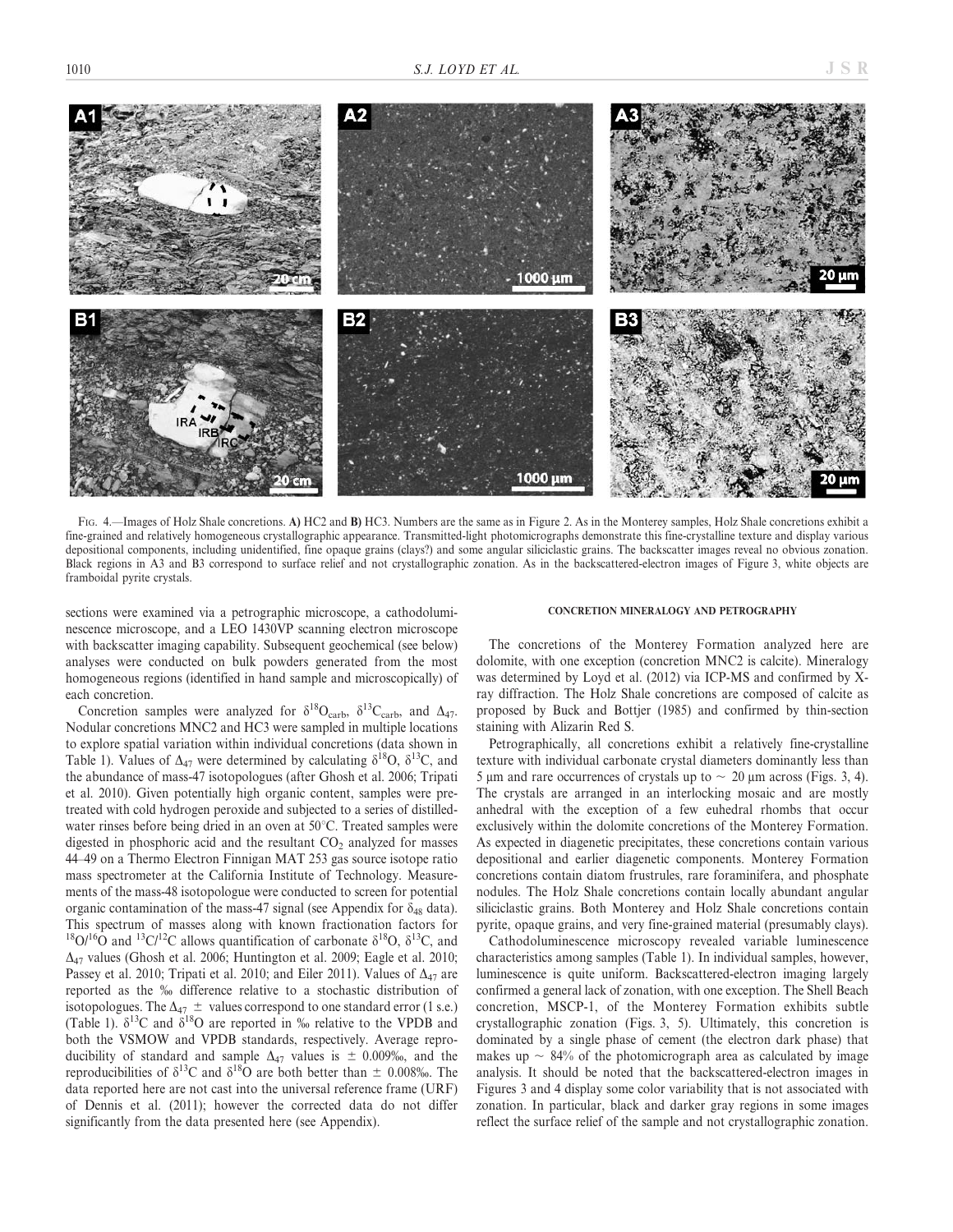| Appx. T diff.                                            |                                                                                 |                                        |                                    |                                                                                                                                                                                                                                                                                                               |                         |                    |                         | $\begin{array}{l} 1.6 \\ + 1.2 \\ + 1.3 \\ + 1.4 \\ + 1.5 \\ - 1.4 \\ - 1.5 \\ - 2.3 \\ - 1.5 \\ - 1.5 \\ - 1.5 \\ - 1.5 \\ - 1.5 \\ - 1.5 \\ - 1.5 \\ - 1.5 \\ - 1.5 \\ - 1.5 \\ - 1.5 \\ - 1.5 \\ - 1.5 \\ - 1.5 \\ - 1.5 \\ - 1.5 \\ - 1.5 \\ - 1.5 \\ - 1.5 \\ - 1.5 \\ - 1.5 \\ - 1.5 \\ - 1.5 \\ - 1.5 \\ - 1.5 \\ - 1.5 \\ - 1.5 \\ - 1.$ | See the associated figure captions for details. Aside from the single<br>example discussed above, significant zonation was not recognized in any<br>sample despite examination at multiple magnifications.                                                                                                                                                                                                                                                                                      |
|----------------------------------------------------------|---------------------------------------------------------------------------------|----------------------------------------|------------------------------------|---------------------------------------------------------------------------------------------------------------------------------------------------------------------------------------------------------------------------------------------------------------------------------------------------------------|-------------------------|--------------------|-------------------------|--------------------------------------------------------------------------------------------------------------------------------------------------------------------------------------------------------------------------------------------------------------------------------------------------------------------------------------------------|-------------------------------------------------------------------------------------------------------------------------------------------------------------------------------------------------------------------------------------------------------------------------------------------------------------------------------------------------------------------------------------------------------------------------------------------------------------------------------------------------|
| $O_{0}$ L- $O_{81}$                                      | = 2 % 3 3 5 5 9 % 4 4<br>= 2 % 4 % 5 % 9 % 9 %                                  |                                        |                                    |                                                                                                                                                                                                                                                                                                               |                         |                    |                         |                                                                                                                                                                                                                                                                                                                                                  | <b>CONCRETION GEOCHEMISTRY AND PRECIPITATION TEMPERATURES</b><br>Geochemical data vary within and among samples (Table 1). Concre-<br>tions of the Monterey Formation display $\Delta_{47}$ values that range from<br>$0.612 \pm 0.013$ to $0.685 \pm 0.006$ . Holz Shale samples exhibit $\Delta_{47}$ values                                                                                                                                                                                  |
| $\delta^{18}O_{\rm carb}$<br>(‰, VSMOW)                  |                                                                                 |                                        |                                    |                                                                                                                                                                                                                                                                                                               |                         |                    |                         |                                                                                                                                                                                                                                                                                                                                                  | ranging from $0.565 \pm 0.007$ to $0.611 \pm 0.012$ . Concretions of the<br>Monterey Formation exhibit $\delta^{13}C_{\text{carb}}$ values that range from -12.7 to<br>+15.0% (VPDB) and $\delta^{18}O_{\rm carb}$ values that range from -0.5 to +1.5%<br>VPDB (or +30.4 to +32.5% VSMOW). Calcite concretions of the Holz<br>Shale yield $\delta^{13}C_{\rm carb}$ values from -3.4 to -9.1% and $\delta^{18}O_{\rm carb}$ values<br>between $-9.7$ to $-6.9\%$ VPDB (+20.9 to +23.8% VSMOW). |
| $_{0.6}^{18}O_{\rm earth}$<br>%, VPDB)<br><sup>‰</sup> , | 11601                                                                           |                                        |                                    |                                                                                                                                                                                                                                                                                                               |                         | $-0.5$<br>$-8.6$   |                         | $\sim$<br>$\dot{\varphi}$                                                                                                                                                                                                                                                                                                                        | These $\Delta_{47}$ values correspond to formation temperatures of $\sim 17$ to<br>35 °C and $\sim$ 33 to 44 °C for concretions of the Monterey Formation and<br>Holz Shale, respectively, as determined using the calibration of Ghosh<br>et al. (2006). Theoretical calculations suggest that cation substitution (i.e.,                                                                                                                                                                      |
| (%o, VSMOW)<br>$\delta^{18}\rm{O}_{\rm{pw}}$             |                                                                                 | $-0.6$                                 | $-0.6$<br>Ŧ                        | $-0.5$<br>$\Rightarrow$<br>2399922                                                                                                                                                                                                                                                                            | $-0.5$<br>$\Rightarrow$ |                    |                         | $\circ$                                                                                                                                                                                                                                                                                                                                          | calcite versus dolomite) have minimal effects on $\Delta_{47}$ values (Schauble et al.<br>2006; Guo et al. 2009; Eagle et al. 2010), consistent with observations of<br>calibration materials.                                                                                                                                                                                                                                                                                                  |
|                                                          |                                                                                 |                                        |                                    |                                                                                                                                                                                                                                                                                                               |                         |                    |                         |                                                                                                                                                                                                                                                                                                                                                  | <b>DISCUSSION</b>                                                                                                                                                                                                                                                                                                                                                                                                                                                                               |
| $\Delta_{47}$ -T (°C)                                    |                                                                                 | $34.4 + 1$<br>$27.4 + 1$<br>$28.0 + 1$ |                                    | $\begin{array}{c} 1, & 1, & 1, \\ 1, & 1, & 1, \\ 1, & 1, & 1, \\ 1, & 1, & 1, \\ 1, & 1, & 1, \\ 1, & 1, & 1, \\ 1, & 1, & 1, \\ 1, & 1, & 1, \\ 1, & 1, & 1, \\ 1, & 1, & 1, \\ 1, & 1, & 1, \\ 1, & 1, & 1, \\ 1, & 1, & 1, \\ 1, & 1, & 1, \\ 1, & 1, & 1, \\ 1, & 1, & 1, \\ 1, & 1, & 1, \\ 1, & 1, & $ | Ŧ<br>34.7               | Ŧ<br>33.6          |                         |                                                                                                                                                                                                                                                                                                                                                  | <b>Discrepancy in Concretion Precipitation Temperature</b><br>Traditional $\delta^{18}O_{\rm carb}$ -temperatures range from $\sim$ 7 to 30°C and $\sim$ 49<br>to 66 °C for Monterey and Holz Shale concretions, respectively ( $\delta^{18}O_{\text{pw}}$                                                                                                                                                                                                                                      |
| $\Delta_{47}$ $\binom{9}{7}$ $\!0$                       | $0.685 + (-0.006$                                                               | $0.612 + (-0.013)$                     | $0.642+/-0.009$<br>$0.659+/-0.007$ |                                                                                                                                                                                                                                                                                                               | $0.627 + / -0.007$      | $0.611 + l - 0.01$ | $-0.013$<br>$0.598 + 1$ | $/ -0.014$<br>$-0.007$<br>$0.589 + l$                                                                                                                                                                                                                                                                                                            | assigned the value of 0%, see above). In all but one sample, $\Delta_{47}$<br>temperatures differ markedly from these values (Fig. 6A; Table 1).<br>Analysis of Holz Shale samples produced the most divergent precipitation<br>temperatures between approaches. In the most extreme case (HC3-IRB),<br>the temperature difference is more than $\sim 29^{\circ}$ C, with the clumped-<br>isotope data yielding lower temperatures. The remaining samples from                                  |
| $\delta^{13}C$ (%o, VPDB)                                | $717$<br>$-9.6$<br>$-1$<br>$-1$<br>$-1$<br>$-1$<br>$-1$<br>$-1$<br>$-1$<br>$-1$ |                                        |                                    |                                                                                                                                                                                                                                                                                                               |                         |                    | $-6.2$                  | $-9.1$                                                                                                                                                                                                                                                                                                                                           | concretion HC3 also exhibit clumped-isotope temperatures that are more<br>than 22°C below traditional oxygen isotope-based estimates. In all but<br>one Monterey concretion, $\Delta_{47}$ temperatures are higher than those<br>calculated by oxygen isotope thermometry, with a maximum difference<br>of $\sim 12^{\circ}$ C.                                                                                                                                                                 |
|                                                          |                                                                                 |                                        |                                    |                                                                                                                                                                                                                                                                                                               |                         |                    |                         |                                                                                                                                                                                                                                                                                                                                                  | Assessing Later Diagenetic Resetting and Concretion Cementation Styles                                                                                                                                                                                                                                                                                                                                                                                                                          |
| Backscatter<br>Ľe<br>Natu                                |                                                                                 |                                        |                                    |                                                                                                                                                                                                                                                                                                               |                         |                    |                         |                                                                                                                                                                                                                                                                                                                                                  | Concretions exhibiting laminae deflection and relatively high cement<br>content (like those analyzed here) likely precipitated at shallow depths.<br>The concretions may have undergone subsequent partial recrystallization<br>at depth, resulting in the resetting of geochemical signatures to higher                                                                                                                                                                                        |
| Lumiescence                                              | very dull<br>very dull                                                          | moderate                               | moderate-high                      |                                                                                                                                                                                                                                                                                                               |                         |                    |                         | e de fantaria<br>En fantaria<br>En fantaria                                                                                                                                                                                                                                                                                                      | temperatures and lower $\delta^{18}O_{\rm carb}$ and, potentially, zoned cements. For the<br>most part, petrographic examination reveals little crystallographic<br>zonation. One sample exhibits some zonation under backscatter (Fig. 3<br>panel C3); however this sample is clearly dominated by a single phase<br>( $\sim 84\%$ of the photomicrograph area; Fig. 5). Therefore, while zonation<br>does occur, it is not common and the sample that does exhibit zoning is                  |
| Unit                                                     | Mont<br>Mont                                                                    | Mont                                   |                                    | Mont<br>Mont<br>Mont<br>Holz<br>Holz<br>Holz                                                                                                                                                                                                                                                                  |                         |                    |                         | Holz                                                                                                                                                                                                                                                                                                                                             | dominated by a single cement phase.<br>Although we find only minor evidence for multiple generations of                                                                                                                                                                                                                                                                                                                                                                                         |
| Mineralogy                                               | calcite<br>calcite                                                              | dolomite                               | dolomite                           | dolomite                                                                                                                                                                                                                                                                                                      | dolomite                | calcite            | calcite                 | calcite<br>calcite                                                                                                                                                                                                                                                                                                                               | cement (aside from sparse septarian veins in Holz Shale samples; see<br>above), certain concretions (other than those analyzed here) apparently<br>form in a complex pervasive manner, in which early and late cement<br>generations precipitate throughout the concretion body (Mozley 1996;<br>Raiswell and Fisher 2000). It has been proposed that only minimal                                                                                                                              |
| Sample                                                   | <b>MNC2-1</b>                                                                   | MNC2-2A<br>MSCP-1<br>MSC-3             |                                    | MMC8-RB                                                                                                                                                                                                                                                                                                       | MMC9-M                  | HC2-B4             | HC3-IRA                 | HC3-IRB<br>HC3-IRC                                                                                                                                                                                                                                                                                                                               | amounts of initial cement are required to produce a rigid structure<br>capable of withstanding subsequent compaction (e.g., Spinelli et al. 2007;<br>White et al. 2011). As a result, incompletely cemented concretions can<br>contain abundant residual pore space despite burial. Later cements can                                                                                                                                                                                           |

TABLE 1.—Concretion petrographic, geochemical, and temperature data (  $\pm$  values correspond to 1 s.e.). Temperature difference (for right column) equals clumped-isotope temperature minus

## CONCRETION GEOCHEMISTRY AND PRECIPITATION TEMPERATURES

## DISCUSSION

#### Discrepancy in Concretion Precipitation Temperature

## Assessing Later Diagenetic Resetting and Concretion Cementation Styles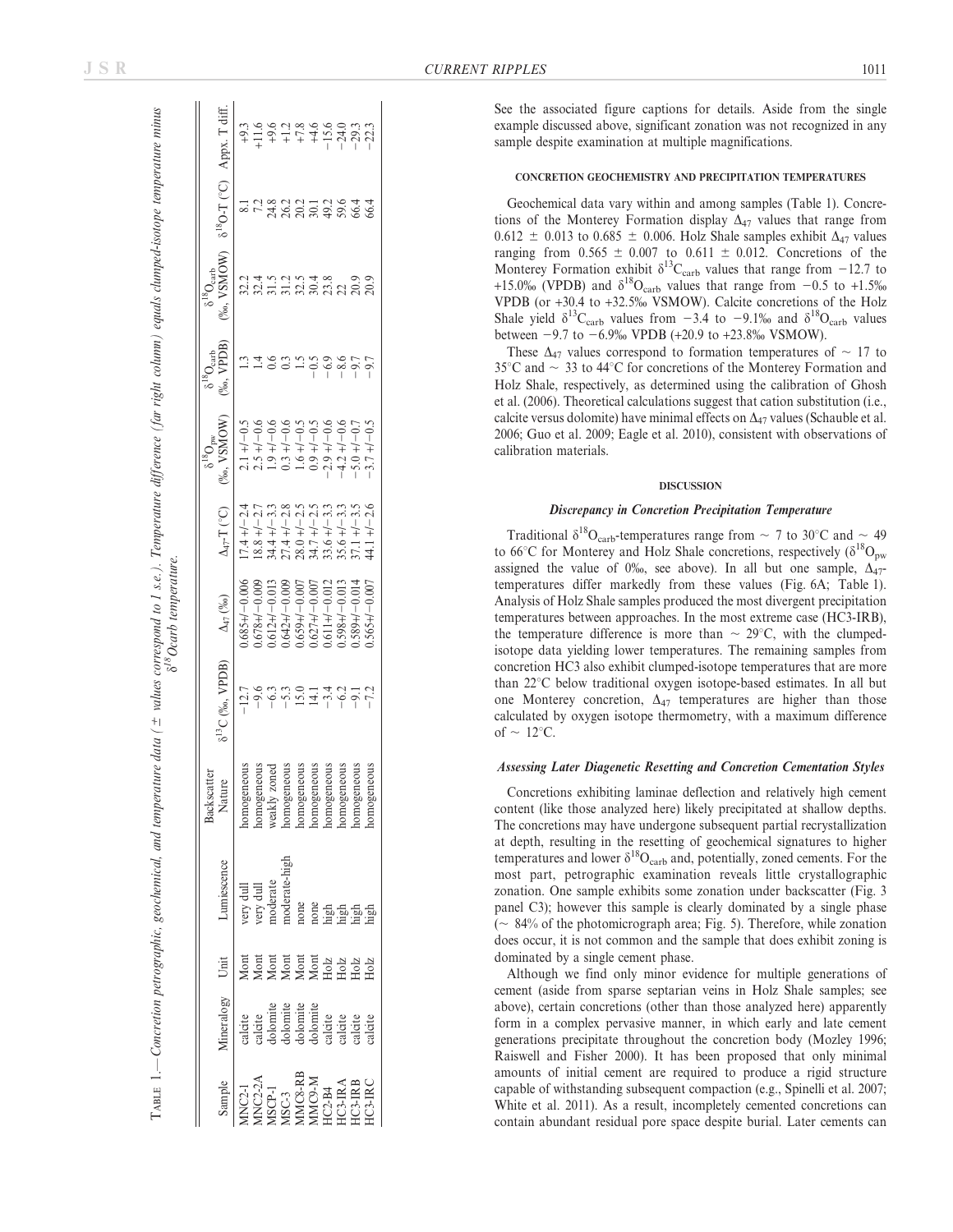

FIG. 5.—Distribution of electron-light phase in MSCP-1. A) Backscatter image with the electron-light phase traced and B) sketch of the distribution of the electronlight phase (gray) and white phase, likely pyrite (black). The light phase occupies  $\sim 16\%$  of the photomicrograph area. Scale bars correspond to 20 µm.



FIG. 6.—Diagram showing A) concretion precipitation temperatures (T) calculated using both  $\delta^{18}O_{\rm carb}$  and  $\Delta_{47}$  thermometry and **B**) calculated  $\delta^{18}O_{\rm pw}$ values and contemporaneous seawater (SW)  $\delta^{18}O$  values for the ages of the respective host unit (Veizer et al. 1999; Leer et al. 2000; Shevenell et al. 2008). Generally,  $\delta^{18}O_{\text{pw}}$  values do not fall within the associated seawater envelope, likely reflecting that diagenetic processes affected  $\delta^{18}O_{pw}$  values. Error bars correspond to 1 s.e.

then fill in the remaining pore space. Raiswell and Fisher (2000) and Klein et al. (1999) have suggested that such combinations of early-stage and late-stage cements may account for the anomalously low  $\delta^{18}O_{\rm carb}$ values in some concretions. This pervasive style of precipitation would undoubtedly complicate specific geochemical interpretations, particularly if cement generations cannot be identified (petrographically, for example) and isolated for analyses.

Ultimately, the imaging techniques used here (traditional transmittedlight microscopy, cathodoluminescence microscopy, and backscatteredelectron imaging) reveal only minor crystallographic zonation in the one of the concretions. However, the potential for cryptic, unrecognizable zonation remains, and therefore the following discussion includes broad interpretations regarding geochemical data generated from analysis of bulk powders, without drawing interpretations from specific absolute values. The data are considered in relation to the traditional temperature calculation (hotter versus colder for clumped-isotope temperatures) or to the predicted contemporaneous seawater  $\delta^{18}$ O values.

# Pore Water  $\delta^{18}O$  Values

One explanation for the differences between carbonate clumpedisotope thermometry and conventional carbonate–water oxygen isotope thermometry is that pore fluids differed in  $\delta^{18}O$  from modern mean seawater values. The variability of seawater  $\delta^{18}O$  has been determined for the Miocene (Leer et al. 2000; Shevenell et al. 2008) and the Upper Cretaceous (Veizer et al. 1999), and exhibits a narrow range centered on a value of 0% (see shaded regions in Fig. 6B). The initial assumption that  $\delta^{18}O_{\text{pw}}$  = seawater  $\delta^{18}O$  (= 0‰) is warranted only if the concretion precipitates in marine sediments where  $\delta^{18}O_{pw}$  is not highly modified from seawater  $\delta^{18}O$ . In general, the presence of shallow precipitation indicators (e.g., external lamina deflection) is used to argue a nearseawater value. However, as is evident from the data, even concretions exhibiting features suggesting shallow formation may have formed in sediments with significantly modified  $\delta^{18}O_{\text{pw}}$ .

Several mechanisms can produce modified  $\delta^{18}O_{pw}$  (i.e.,  $\delta^{18}O_{pw} \neq$ seawater  $\delta^{18}O$ ) during diagenesis in sediments (Table 2). For example, an influx of meteoric fluid would result in 18O-depleted pore waters (Lohmann 1988), as would the formation of gas hydrate (where  $^{18}O$  is preferentially incorporated in the hydrate lattice; Perry et al. 1976), shale hyperfiltration (Marshall 1982), organic carbon–coupled sulfate reduction (Sass et al. 1991), or the precipitation of carbonate (unlikely because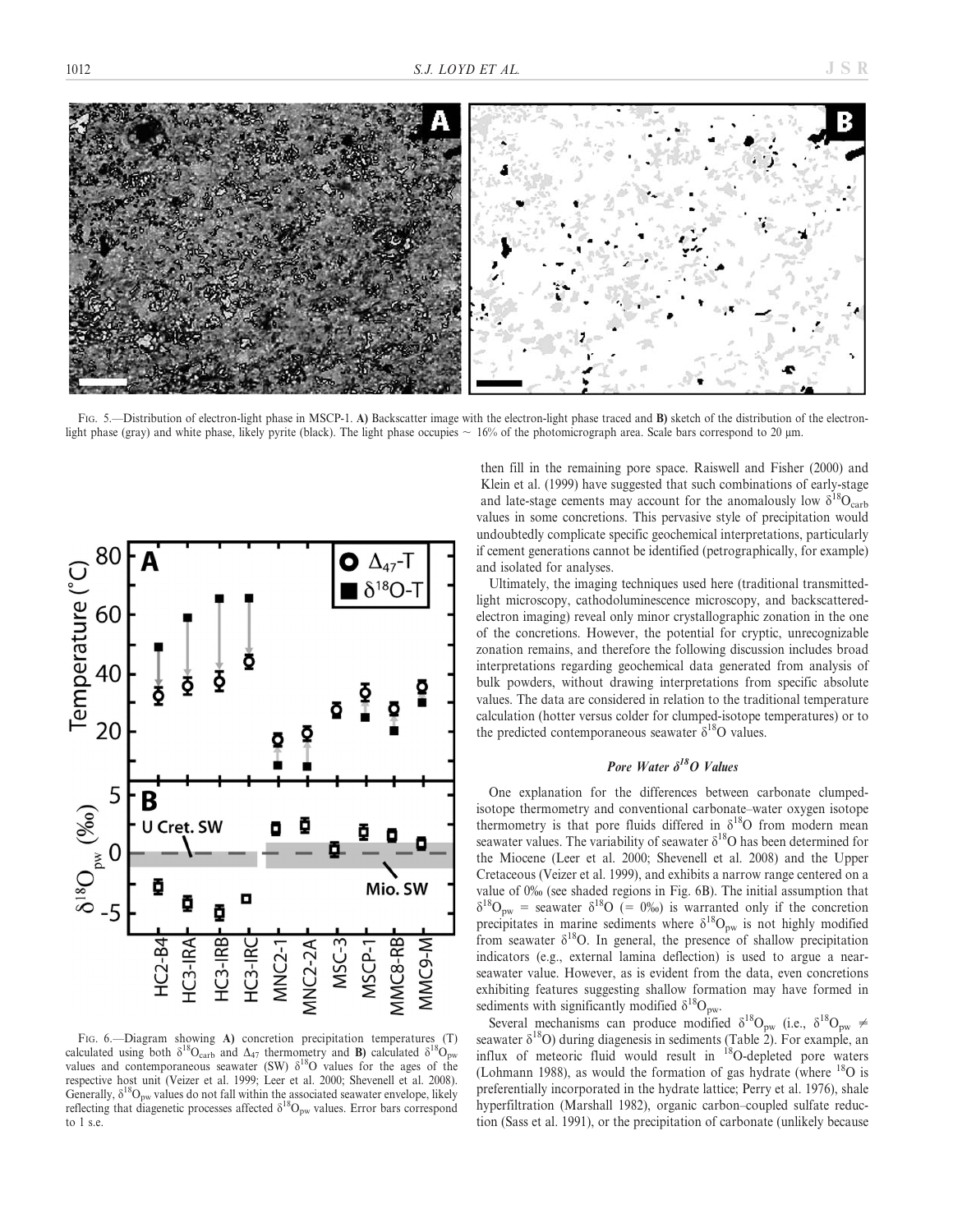|  |  | TABLE 2.—Pore-water $\delta^{18}O$ modifying diagenetic processes. |  |  |  |  |
|--|--|--------------------------------------------------------------------|--|--|--|--|
|--|--|--------------------------------------------------------------------|--|--|--|--|

|                                        | Relative Change               |                                                                     |
|----------------------------------------|-------------------------------|---------------------------------------------------------------------|
| Process                                | in $\delta^{18}O_{\text{nw}}$ | References                                                          |
| Clay dewatering                        | $^{+}$                        | Clayton et al, 1966; Hitchon and<br>Friedman 1969                   |
| Silica diagenesis                      | $^{+}$                        | Morton and Land 1987; Behl and<br>Garrison 1994                     |
| Carbonate dissolution                  | $^{+}$                        | Clayton et al. 1966; Hitchon and<br>Friedman 1969                   |
| Gas-hydrate dissolution                | $^{+}$                        | Perry et al. 1976; Hesse and Harisson<br>1981; Bohrmann et al. 1998 |
| Influx of brine fluids                 | $^{+}$                        | Morton and Land 1987                                                |
| Carbonate formation                    |                               | Clayton et al. 1966; Hitchon and<br>Friedman 1969                   |
| Gas-hydrate formation                  |                               | Perry et al. 1976; Hesse and Harrison<br>1981; Bohrmann et al. 1998 |
| Volcanic ash alteration                |                               | Lawrence et al. 1979; Pirrie and<br>Marshall 1991                   |
| Basaltic alteration                    |                               | Lawrence and Gieskes 1981; Lawrence<br>and Taviani 1988             |
| Shale hyperfiltration                  |                               | Marshall 1982                                                       |
| Organic C-coupled<br>sulfate reduction |                               | Sass et al. 1991                                                    |
| Influx of meteoric fluids              |                               | Gross 1964; Allan and Mathews 1982;<br>Lohmann 1988                 |

of mass-balance issues and precipitation-rate limitations; Burns 1998). In addition, the alteration of basaltic material (Lawrence and Gieskes 1981; Lawrence and Taviani 1988) and volcanic ash (Lawrence et al. 1979; Pirrie and Marshall 1991) would decrease  $\delta^{18}O_{\text{pw}}$ . Pore waters experiencing clay dewatering, opaline-silica diagenesis, hydrate dissolution, or carbonate dissolution would become enriched in  $^{18}$ O versus coeval seawater (Clayton et al. 1966; Perry et al. 1976; Morton and Land 1987). Influx of evaporative brines enriched in  $\mathrm{^{18}O}$  would also influence ambient pore waters (Gross 1964; Allan and Mathews 1982; Lohmann 1988). Many of these processes occur in marine basins, and are relevant for interpreting  $\delta^{18}O_{pw}$  values.

In this context, the concretions of the Monterey Formation exhibit  $\delta^{18}O_{\text{pw}}$  values that extend from that proposed for coeval seawater (Shevenell et al. 2008) to those that are  $18$ O-enriched (Fig. 6B). Whereas multiple processes can generate elevated oxygen isotope compositions in pore water, silica diagenesis is most likely to have impacted  $\delta^{18}O_{pw}$  in the sediments of the Monterey Formation. The largely temperature-induced polymorphic phase transitions from Opal A to Opal CT to chert include a progressive reduction in the amount of lattice-bound water. Opal-bound water tends to be enriched in  $^{18}$ O compared to contemporaneous seawater, and therefore upon polymorphism pore waters can experience isotopic enrichment (Behl and Garrison 1994). The Monterey Formation contains a wide range of silica polymorphs (including opal A, opal CT, and chert), reflective of pervasive silica diagenesis (Murata and Nakata 1974; Behl and Garrison 1994, Behl 1998). Interestingly, Baker and Kastner (1981) found that the transition from opal CT to quartz is likely to promote dolomite formation, suggesting a potential causative link between dolomite concretion precipitation and silica diagenesis. However, the range in precipitation temperatures (from  $\sim$  17 to 35°C) is probably too low to reflect formation in sediments experiencing the transition from Opal CT to quartz, which generally occurs at temperatures of  $\sim$  65 to 80 $^{\circ}$ C, although in diatomite cherts with less than 10 wt. % detritus the conversion can occur at much lower temperatures ( $\sim$  30–40 °C; Behl and Garrison 1994; Behl 2010). Therefore, we surmise that the elevated  $\delta^{18}O_{\text{pw}}$  values reflect the relatively shallow polymorphic transition of Opal A to Opal CT, but we cannot completely rule out a potential contribution from the later conversion of Opal CT to quartz. Regardless of the specific polymorphic transformations, these data indicate that concretion authigenesis occurred either during or after silica diagenesis in sediments of the Monterey Formation.

Whereas the Monterey Formation contains variable amounts of clay minerals that, upon burial-driven dewatering and diagenesis, can yield elevated  $\delta^{18}O_{\text{pw}}$  (Clayton et al. 1966), the low temperatures of concretion formation indicate precipitation well before the onset of marked clay reordering ( $\sim 100^{\circ}$ C, e.g., Aoyagi and Kazama 2006). Thus, silica diagenesis is the most probable cause of the pore-water  $18$ O enrichment.

Three of the four Holz Shale concretions exhibit  $\delta^{18}O_{pw}$  values that lie well below the proposed seawater values for the glacier-free Upper Cretaceous (Leer et al. 2000). These isotopically depleted pore waters are probably the result of the influx of meteoric fluids, in agreement with the near-shore paleoenvironment (shore-proximal slope) proposed by Buck and Bottjer (1985). Gas hydrate accumulation can be ruled out because at temperatures of  $\sim 40^{\circ}$ C (Holz concretion formation temperatures) hydrate precipitation should not occur.

The  $\delta^{18}O_{pw}$ -modifying processes interpreted here (Monterey Formation—silica diagenesis; and Holz Shale—meteoric influx) were proposed by Mozley and Burns (1993) nearly twenty years ago as potential influences, but the means to decipher ancient pore-water isotope composition were not available. Whereas these two processes are reasonably attributable to the data in this study, the extension of these interpretations to alternate concretion-hosting localities is not warranted. Indeed, each concretion-hosting unit must be explored independently (preferably including clumped-isotope investigation) in consideration of its own lithologic and depositional-environment criteria. Ultimately, clumped-isotope analyses can provide new information concerning apparently anomalous concretion  $\delta^{18}O$  values and help resolve the relative importance of temperature versus pore-water composition on the inherited isotopic signal.

## Carbon Isotope Compositions and Other Biogeochemical Indicators

As is typical of carbonate concretions (e.g., Mozley and Burns 1993), the  $\delta^{13}C_{\rm carb}$  values of the Monterey and Holz Shale diagenetic carbonates exhibit wide variability both within individual samples and among samples. The carbon isotope compositions of the Holz Shale concretions range from  $-3.4$  to  $-9.1\%$ , consistent with a significant contribution from organic-matter carbon. Many reactions that degrade organic carbon in marine sediments are microbially driven and the Holz Shale precipitation temperatures are well within those amenable to biologic activity (e.g., Kashefi and Lovley 2003). Indeed the formation temperatures exhibited by both the Holz and Monterey concretions are below those at which the abiotic, thermal breakdown of organic matter occurs (Cornford 1990). Previous work on Monterey Formation concretions (including those analyzed here) has led to more specific interpretations regarding the biogeochemical processes responsible for authigenesis (Loyd et al. 2012). Loyd et al. (2012) concluded that concretions of Naples Beach (MNC2), Shell Beach (MSCP-1 and MSC3), and Montaña de Oro (MMC8 and MMC9) formed predominantly via iron and/or nitrate reduction, sulfate reduction, and methanogenesis, respectively. The precipitation temperatures of the MNC2 concretion are lower that those of Shell Beach and Montaña de Oro concretions, consistent with the more shallow depths of the nitrate and iron reduction zones compared to those of sulfate reduction and methanogenesis (Claypool and Kaplan 1974). However, it is important to note that the depth ranges of these organic-matter-degradation horizons can vary for a number of reasons, including organic content, depositional environment, and sedimentation rate, and therefore comparisons among concretions of differing sample locales may be unwarranted. Nevertheless, it is encouraging that the reported concretion precipitation temperatures are well within the limits of biologic activity and consistent with previous work.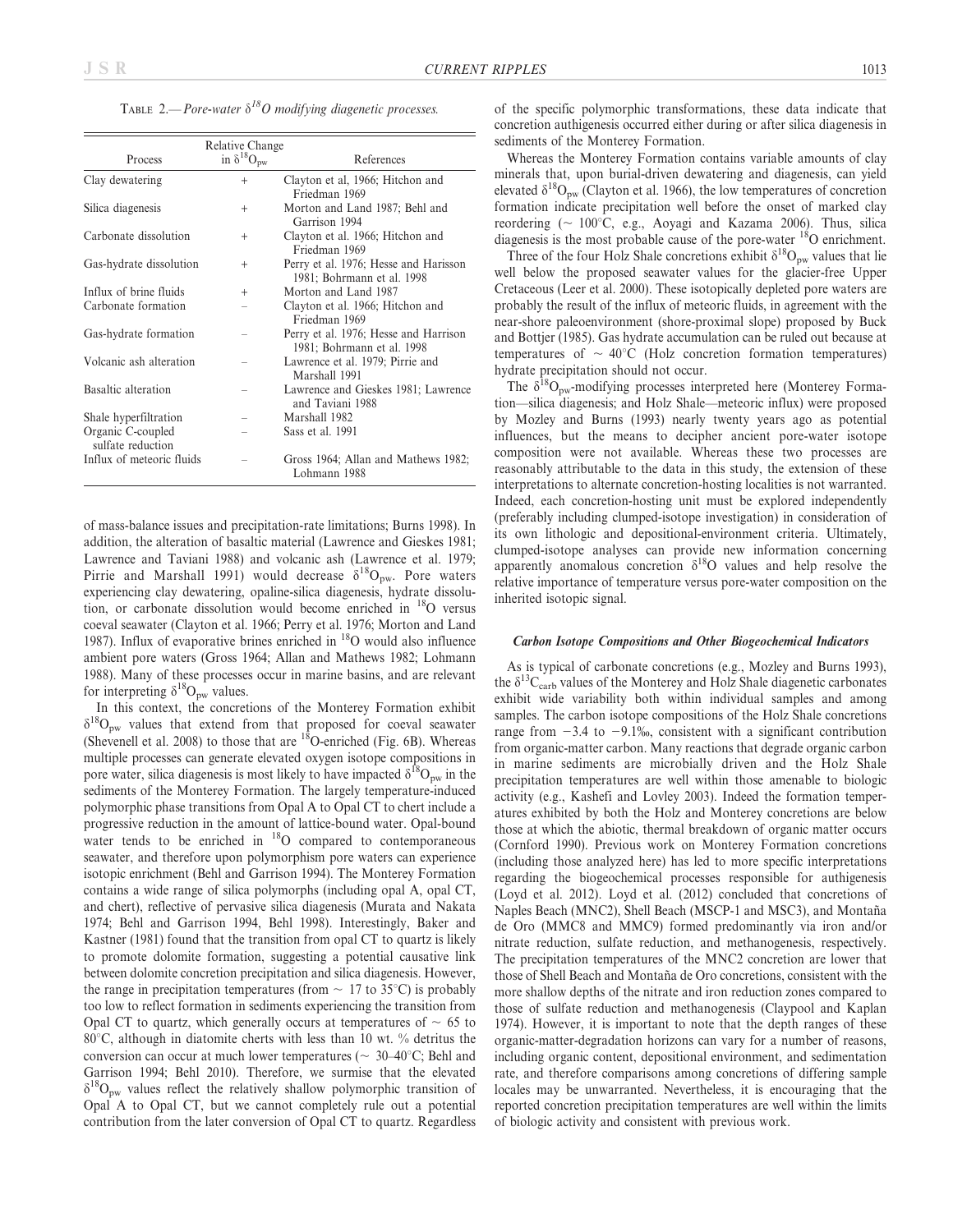## **SUMMARY**

Carbonate concretions of the Miocene Monterey Formation and the Upper Cretaceous Holz Shale analyzed using clumped-isotope thermometry yield temperatures of precipitation that range from  $\sim$  17 to 35 and  $\sim$  33 to 44 °C, respectively. Nine out of ten samples exhibit substantially different temperatures of precipitation when compared to the traditional  $\delta^{18}O_{\rm carb}$ -temperature proxy (likely reflecting nonzero  $\delta^{18}O_{\rm pw}$  values). Modern marine pore waters can be influenced by many diagenetic processes that perturb  $\delta^{18}O$  values from the initial seawater composition, including an influx of nonmarine fluids (meteoric or brine fluids), hydrate and carbonate formation or dissolution, and clay or silica diagenesis. Seawater  $\delta^{18}O$  is variable over geologic timescales, but previously predicted ranges of seawater variability do not reasonably account for the magnitude of variability observed here. Ultimately, the signals recorded in the concretions of the Monterey Formation and the Holz Shale likely reflect the postdepositional influence of silica diagenesis and meteoric-fluid influx, respectively, conclusions that would have eluded detection without the application of the new clumped-isotope paleothermometer.

#### ACKNOWLEDGMENTS

The authors would like to thank Rob Eagle, David Bottjer, Will Berelson, and Jon Schwalbach for insightful scientific discussion. Reviews and input by Cedric John, Associate Editor Peter Mozley, and Editor Gene Rankey helped significantly strengthen the final manuscript. This research was supported by the Agouron Institute, the American Chemical Society's Petroleum Research Fund (grant # 51182-DNI2) and the National Science Foundation (EAR grant  $#$  0949191) through awards to A.T. and S.L.

#### **REFERENCES**

- ALLAN, J.R., AND MATHEWS, R.K., 1982, Isotope signatures associated with early meteoric diagenesis: Sedimentology, v. 29, p. 797–817.
- AOYAGI, K., AND KAZAMA, T., 2006, Transformational changes of clay minerals, zeolites and silica minerals during diagenesis: Sedimentology, v. 27, p. 179–188.
- ASTIN, T.R., AND SCOTCHMAN, L.C., 1988, The diagenetic history of some septarian concretions from the Kimmeridge Clay, England: Sedimentology, v. 35, p. 349–368.
- BAKER, P.A., AND KASTNER, M., 1981, Constraints on the formation of sedimentary dolomite: Science, v. 213, p. 214–216. BEHL, R.J., 1998, Relationships between silica diagenesis, deformation, and fluid flow in
- Monterey Formation cherts, Santa Maria Basin, California, in Eichubl, P., ed., Diagenesis, Deformation, and Fluid Flow in the Miocene Monterey Formation: SEPM, Pacific Section, Special Publication 83, p. 77–83.
- BEHL, R.J., 2010, Chert spheroids of the Monterey Formation, California (USA): earlydiagenetic structures of bedded siliceous deposits: Sedimentology, v. 58, p. 325–351.
- BEHL, R.J., AND GARRISON, R.E., 1994, The origin of chert in the Monterey Formation of California (USA), in Iijima, I., Abed, A., and Garrison, R., eds., Siliceous, Phosphatic and Glauconitic Sediments of the Tertiary and Mesozoic: Utrecht, 29th International Geological Congress, Proceedings, Part C, p. 101–132.
- BLAKE, G.H., 1981, Biostratigraphic relationships of Neogene benthic foraminifera from the southern California outer continental borderland to the Monterey Formation, in Garrison, R.E., and Douglas, R.G., eds., The Monterey Formation and Related Siliceous Rocks of California: SEPM, Pacific Section, Book 15, p. 1–14.
- BOHRMANN, G., GREINERT, J., SUESS, E., AND TORRES, M., 1998, Authigenic carbonates from the Cascadia subduction zone and their relation to gas hydrate stability: Geology, v. 26, p. 647–650.
- BRAMLETTE, M.N., 1946, The Monterey Formation of California and the origins of its siliceous rocks: U.S. Geological Survey, Professional Paper 212, 57 p.
- BUCK, S.P., AND BOTTJER, D.J., 1985, Continental slope deposits from a Late Cretaceous, tectonically active margin, southern California: Journal of Sedimentary Petrology, v. 55, p. 843–855.
- BURNS, S.J., 1998, Can diagenetic precipitation of carbonate nodules affect pore-water oxygen isotope ratios?: Journal of Sedimentary Research, v. 68, p. 100–103.
- BURNS, S.J., AND BAKER, P.A., 1987, A geochemical study of dolomite in the Monterey Formation, California: Journal of Sedimentary Petrology, v. 57, p. 128–139.
- CLAYPOOL, G.E., AND KAPLAN, I.R., 1974, The origin and distribution of methane in marine sediments, in Kaplan, I.R., ed., Natural Gases in Marine Sediments: New York, Plenum Press, p. 99-140.
- CLAYTON, R.N., FRIEDMAN, I., GRAF, D.L., MAYEDA, T.K., MEENTS, W.F., AND SHIMP, N.F., 1966, The origin of saline formation waters, I. Isotopic composition: Journal of Geophysical Research, v. 71, p. 3869–3882.
- COLEMAN, M.L., AND RAISWELL, R., 1981, Carbon, oxygen and sulphur isotope variation in carbonate concretions of the Upper Lias of NE England: Geochimica et Cosmochimica Acta, v. 45, p. 329–340.
- CORNFORD, C., 1990, Source rocks and hydrocarbons of the North Sea, in Glennie, K.W., ed., Petroleum Geology of the North Sea, Basic Concepts and Recent Advances: Oxford, U.K., Blackwell Science, p. 376–462.
- DENNIS, K.J., AFFEK, H.P., PASSEY, B.H., SCHRAG, D.P., AND EILER, J.M., 2011, Defining an absolute reference frame for "clumped" isotope studies of CO<sub>2</sub>: Geochimica et Cosmochimica Acta, v. 75, p. 7117–7131.
- DIX, G.R., AND MULLINS, H.T., 1987, Shallow, subsurface growth and burial alteration of middle Devonian calcite concretions: Journal of Sedimentary Petrology, v. 57, p. 140–152.
- EAGLE, R.A., SCHAUBLE, E.A., TRIPATI, A., TUTKEN, T., HULBERT, C., AND EILER, J., 2010, Body temperatures of modern and extinct vertebrates from  $^{13}$ C– $^{18}$ O bonds abundances in bioapatite: National Academy of Sciences, Proceedings, v. 107, p. 10377–10382.
- EILER, J., 2007, ''Clumped-isotope'' geochemistry—the study of naturally-occurring, multiply-substituted isotopologues: Earth and Planetary Science Letters, v. 262, p. 309–327.
- EILER, J.M., 2011, Paleoclimate reconstruction using carbonate clumped isotope thermometry: Quaternary Science Reviews, v. 30, p. 3575–3588.
- FERRY, J.M., PASSEY, B.H., VASCONCELOS, C., AND EILER, J.M., 2011, Formation of dolomite at 40–80  $^{\circ}$ C in the Latemar carbonate buildup, Dolomites, Italy, from clumped isotope thermometry: Geology, v. 39, p. 571–574.
- FÖLLMI, K.B., BADERTSCHER, C., de KAENEL, E., STILLE, P., JOHN, C.M., ADATTE, T., AND STEINMANN, T., 2005, Phosphogenesis and organic-carbon preservation in the Miocene Monterey Formation at Naples Beach, California—the Monterey hypothesis revisited: Geological Society of America, Bulletin, v. 117, p. 589–619.
- GARRISON, R.E., KASTNER, M., AND KOLODNY, Y., 1987, Phosphorites and phosphatic rocks in the Monterey Formation and related Miocene units, coastal California, in Ingersoll, R.V., and Ernst, W.G., eds., Cenozoic Basin Development in Coastal California: Rubey, Volume 6: Englewood Cliffs, New Jersey, Prentice-Hall, p. 348– 381.
- GHOSH, P., ADKINS, J., AFFEK, H., BALTA, B., GUO, W., SCHAUBLE, E., SCHRAG, D., AND<br>EILER, J., 2006, <sup>13</sup>C-<sup>18</sup>O bonds in carbonate minerals: a new kind of paleotherm-
- ometer: Geochimica et Cosmochimica Acta, v. 70, p. 1439–1456.<br>Gross, M.G., 1964, Variations in the O<sup>18</sup>/O<sup>16</sup> and C<sup>13</sup>/C<sup>12</sup> ratios of diagenetically altered limestones in the Bermuda islands: Journal of Geology, v. 72, p. 170–194.
- GUO, W.F., MOSENFELDER, J.L., GODDARD, W.A., AND EILER, J.M., 2009, Isotopic fractionations associated with phosphoric acid digestion of carbonate minerals: insights from first-principles theoretical modeling and clumped isotope measurements: Geochimica et Cosmochimica Acta, v. 73, p. 7203–7225.
- HENNESSY, J., AND KNAUTH, L.P., 1985, Isotopic variations in dolomite concretions from the Monterey Formation, California: Journal of Sedimentary Petrology, v. 55, p. 120– 130.
- HESSE, R., AND HARRISON, W.E., 1981, Gas hydrates (clathrates) causing pore-water freshening and oxygen isotope fractionation in deep-water sedimentary sections of terrigenous continental margins: Earth and Planetary Science Letters, v. 55, p. 453– 462.
- HITCHON, B., AND FRIEDMAN, I., 1969, Geochemistry and origin of formation waters in the western Canada sedimentary basin—I. Stable isotopes of hydrogen and oxygen: Geochimica et Cosmochimica Acta, v. 33, p. 1321–1349.
- HUDSON, J.D., 1978, Concretions, isotopes and the diagenetic history of the Oxford Clay (Jurassic) of central England: Sedimentology, v. 25, p. 339–370.
- HUDSON, J.D., AND FRIEDMAN, I., 1974, Carbon and oxygen isotopes in concretions: relationships to pore-water changes during diagenesis, in Cadek, J., and Paces, T., eds., Proceedings: Prague, Geological Survey, International Symposium on Water– Rock Interaction, p. 331–339.
- HUNTINGTON, K.W., EILER, J.M., AFFEK, H.P., GUO, W., BONIFACE, M., YEUNG, L.Y., THIAGARAJAN, N., PASSEY, B., TRIPATI, A., DAERON, M., AND CAME, R., 2009, Methods and limitations of "clumped"  $CO_2$  isotope ( $\Delta_{47}$ ) analysis by gas-source isotope ratio mass spectrometry: Journal of Mass Spectrometry, v. 44, p. 1318–1329.
- HUNTINGTON, K.W., BUDD, D.A., WERNICKE, B.P., AND EILER, J.M., 2011, Use of clumped-isotope thermometry to constrain the crystallization temperature of diagenetic calcite: Journal of Sedimentary Research, v. 81, p. 656–669.
- IRWIN, H., CURTIS, C., AND COLEMAN, M., 1977, Isotopic evidence for source of diagenetic carbonates formed during burial of organic-rich sediments: Nature, v. 27, p. 577–591.
- ISAACS, C.M., 1981, Field characterization of rocks in the Monterey Formation along the coast near Santa Barbara, California, in Isaacs, C.M., ed., Guide to the Monterey Formation in the California Coastal Area, Ventura to San Luis Obispo: American Association of Petroleum Geologists, Pacific Section, Special Publication 52, p. 39–53.
- ISAACS, C.M., 2001, Depositional framework of the Monterey Formation, California, in Isaacs, C.M., and Rullkötter, J., eds., The Monterey Formation: from Rocks to Molecules: New York, Columba University Press, p. 1–30.
- JOHN, C.M., FÖLLMI, K.B., de KAENEL, E., ADATTE, T., STEINMANN, P., AND BADERTSCHER, C., 2002, Carbonaceous and phosphate-rich sediments of the Miocene Monterey Formation at El Capitan State Beach, California, USA: Journal of Sedimentary Research, v. 72, p. 252–267.
- KASHEFI, K., AND LOVLEY, D.R., 2003, Extending the upper temperature limit for life: Science, v. 301, p. 943.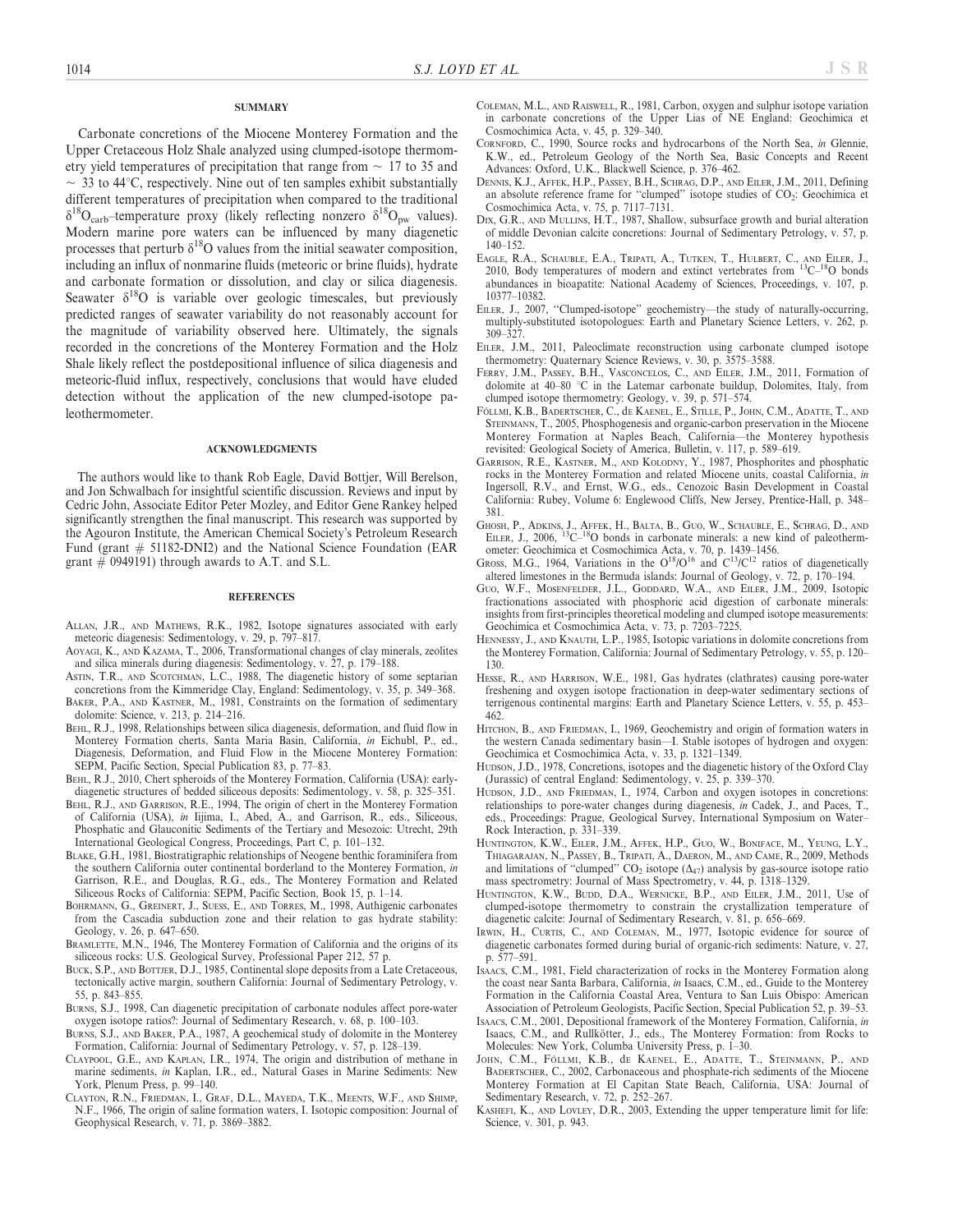- KIM, S.-T., AND O'NEIL, J.R., 1997, Equilibrium and nonequilibrium oxygen isotope effects in synthetic carbonates: Geochimica et Cosmochimica Acta, v. 61, p. 3461– 3475.
- KLEIN, J.S., MOZLEY, P., CAMPBELL, A., AND COLE, R., 1999, Spatial distribution of carbon and oxygen isotopes in laterally extensive carbonate-cemented layers: implications for mode of growth and subsurface identification: Journal of Sedimentary Research, v. 69, p. 184–191.
- KUSHNIR, J., AND KASTNER, M., 1984, Two forms of dolomite occurrences in the Monterey Formation, California: concretions and layers-a comparative mineralogical, geochemical and isotopic study, in Garrison, R.E., Kastner, M., and Zenger, D.H., eds., Dolomites of the Monterey Formation and Other Organic-Rich Units: SEPM, Special Publication 41, p. 87–102.
- LAWRENCE, J.R., AND GIESKES, J.M., 1981, Constraints on water transport and alteration in the oceanic crust from isotopic composition of pore water: Journal of Geophysical Research, v. 86, p. 7924–7934.
- LAWRENCE, J.R., AND TAVIANI, M., 1988, Extreme hydrogen, oxygen and carbon isotope anomalies in the pore waters and carbonates of the sediments and basalts from the Norwegian Sea: methane and hydrogen from the mantle?: Geochimica et Cosmochimica Acta, v. 52, p. 2077–2083.
- LAWRENCE, J.R., DREVER, J.I., ANDERSON, T.F., AND BRUECKNER, H.K., 1979, Importance of alteration of volcanic material in the sediments of Deep Sea Drilling site 323: chemistry,  ${}^{18}O/{}^{16}O$  and  ${}^{87}Sr/{}^{86}Sr$ : Geochimica et Cosmochimica Acta, v. 43, p. 573–588.
- LEER, C.H., ELDERFIELD, H., AND WILSON, P.A., 2000, Cenozoic deep-sea temperatures and global ice volumes from Mg/Ca in benthic foraminiferal calcite: Science, v. 287, p. 269–272.
- LOHMANN, K.C., 1988, Geochemical patterns of meteoric diagenetic systems and their application to studies of paleokarst, in James, N.P., and Choquette, P.W., eds.,
- Paleokarst: New York, Springer-Verlag, p. 58–80. LOYD, S.J., BERELSON, W.B., LYONS, T.W., HAMMOND, D.E., AND CORSETTI, F.A., 2012, Constraining pathways of microbial mediation for carbonate concretions of the Miocene Monterey Formation using carbonate-associated sulfate: Geochimica et Cosmochimica Acta, v. 78, p. 77–98.
- MARSHALL, J.D., 1982, Isotopic composition of displasive fibrous calcite veins: reversals in pore-water composition trends during burial diagenesis: Journal of Sedimentary Petrology, v. 52, p. 615–630.
- MERTZ, K.A., JR., DEMAISON, G., AND GARRISON, R.E., 1983, Lithofacies, organic matter, and source rock potential: Sandholdt Member (middle Miocene), Monterey Formation, Northern Santa Lucia Mountains, California (abstract): American Association of Petroleum Geologists/SEPM, Pacific Section, Programs and Abstracts p. 113.
- MORAD, S., AND ESHETE, M., 1990, Petrology, chemistry and diagenesis of calcite concretions in Silurian shales from central Sweden: Sedimentary Geology, v. 66, p. 113–134.
- MORTON, R.A., AND LAND, L.S., 1987, Regional variations in formation water chemistry, Frio Formation (Oligocene), Texas Gulf Coast: American Association of Petroleum Geologists, Bulletin, v. 71, p. 191–206.
- MOZLEY, P.S., 1996, The internal structure of carbonate concretions in mudrocks: a critical evaluation of the conventional concentric model of concretion growth: Sedimentary Geology, v. 103, p. 85–91.
- MOZLEY, P.S., AND BURNS, S.J., 1993, Oxygen and carbon isotopic composition of marine carbonate concretions: an overview: Journal of Sedimentary Petrology, v. 63, p. 73–83.
- MURATA, K.J., AND NAKATA, J.K., 1974, Cristobalitic stage in the diagenesis of diatomaceous shale: Science, v. 184, p. 567–568.
- PACKARD, E.L., 1916, Faunal studies in the Cretaceous of the Santa Ana mountains of southern California: University of California Publications, Bulletin of the Department of Geology, v. 9, p. 413–462.
- PASSEY, B.H., LEVIN, N.E., CERLING, T.E., BROWN, F.H., AND EILER, J.M., 2010, Hightemperature environments of human evolution in East Africa based on bond ordering in paleosol carbonates: National Academy of Sciences, Proceedings, v. 107, p. 11245– 11249.
- PERRY, E.A., GIESKES, J.M., AND LAWRENCE, J.R., 1976, Mg, Ca and <sup>18</sup>O/<sup>16</sup>O exchange in the sediment-pore water system Hole 149, DSDP: Geochimica et Cosmochimica Acta, v. 40, p. 413–423.
- PIRRIE, D., AND MARSHALL, J.D., 1991, Field relationships and stable isotope geochemistry of concretions from James Ross Island, Antarctica: Sedimentary Geology, v. 71, p. 137–150.
- RAISWELL, R., AND FISHER, Q.J., 2000, Mudrock-hosted carbonate concretions: a review of growth mechanisms and their influence on chemical and isotopic composition: Geological Society of London, Journal, v. 157, p. 239–251.
- SASS, E., BEIN, A., AND ALMOGI-LABIN, A., 1991, Oxygen-isotope composition of diagenetic calcite in organic-rich rocks: evidence for <sup>18</sup>O depletion in marine anaerobic porewater: Geology, v. 19, p. 839–842.
- SCHAUBLE, E.A., GHOSH, P., AND EILER, J.M., 2006, Preferential formation of <sup>13</sup>C<sup>-18</sup>O bonds in carbonate minerals, estimated using first-principles lattice dynamics: Geochimica et Cosmochimica Acta, v. 70, p. 2510–2529.
- SCHOELLHAMER, J.E., KINNEY, D.M., YERKES, R.F., AND VEDDER, J.G., 1954, Geologic map of the northern Santa Ana Mountains, Orange and Riverside Counties, California: U.S. Geological Survey, Oil and Gas Investigations Map, O.M. 154, 1 sheet.
- SCHWALBACH, J.R., AND BOHACS, K.M., 1991, Depositional sequences in continental margin settings: hemipelagic and pelagic facies of the Monterey Formation, California (abstract): SEPM, Annual Theme Meeting, Continental Margins, Abstracts, p. 30.
- SHEVENELL, A.E., KENNETT, J.P., AND LEA, D.W., 2008, Middle Miocene ice sheet dynamics, deep-sea temperatures, and carbon cycling: a Southern Ocean perspective: Geochemistry, Geophysics, Geosystems, v. 9, 14 p.
- SPINELLI, G.A., MOZLEY, P.S., TOBIN, H.J., UNDERWOOD, M.B., HOFFMAN, N.W., AND BELLEW, G.M., 2007, Diagenesis, sediment strength, and pore collapse in sediment approaching the Nankai Trough subduction zone: Geological Society of America, Bulletin, v. 119, p. 377–390.
- SURDAM, R.C., AND STANLEY, K.O., 1981, Diagenesis and migration of hydrocarbons in the Monterey Formation, Pismo syncline, California, in Garrison, R.E., and Douglas, R.G., eds., The Monterey Formation and Related Siliceous Rocks of California: SEPM, Pacific Section, Special Publication 52, p. 317–327.
- THIAGARAJAN, N., ADKINS, J., AND EILER, J., 2011, Carbonate clumped isotope thermometry of deep-sea corals and implications for vital effects: Geochimica et Cosmochimica Acta, v. 75, p. 4416–4425.
- THYNE, G.D., AND BOLES, J.R., 1989, Isotopic evidence for origin of the Moeraki septarian concretions, New Zealand: Journal of Sedimentary Petrology, v. 59, p. 272– 279.
- TRIPATI, A.K., EAGLE, R.A., THIAGARAJAN, N., GAGNON, A.C., BAUCH, H., HALLORAN, P.R., AND EILER, J.M., 2010, <sup>13</sup>C-<sup>18</sup>O isotope signatures and "clumped isotope" thermometry in foraminifera and coccoliths: Geochimica et Cosmochimica Acta, v. 74, p. 5697–5717.
- UREY, H.C., 1947, The thermodynamics properties of isotopic substances: Chemical Society of London, Journal, p. 562–581.
- VASCONCELOS, C., MCKENZIE, J.A., WARTHMANN, R., AND BERNASCONI, S.M., 2005, Calibration of the  $\delta^{18}$ O paleothermometer for dolomite precipitated in microbial cultures and natural environments: Geology, v. 33, p. 317–320.
- VEIZER, J., ALA, D., AZMY, K., BRUCKSCHEN, P., BUHL, D., BRUHN, F., CARDEN, G.A.F., DIENER, A., EBNETH, S., GODDERIS, Y., JASPER, T., KORTE, C., PAWELLEK, F., PODLAHA,<br>O.G., AND Strauss, H., 1999, <sup>87</sup>Sr/<sup>86</sup>Sr, δ<sup>13</sup>C and δ<sup>18</sup>O evolution of Phanerozoic seawater: Chemical Geology, v. 161, p. 59–88.
- WHITE, R.J., SPINELLI, G.A., MOZLEY, P.S., AND DUNBAR, N.W., 2011, Importance of volcanic glass alteration to sediment stabilization: offshore Japan: Sedimentology, v. 58, p. 1138–1154.
- WILKINSON, M., CROWLEY, S.F., AND MARSHALL, J.D., 1992, Model for the evolution of oxygen isotope ratios in pore fluids of mudrocks during burial: Marine and Petroleum Geology, v. 9, p. 98–105.
- ZAARUR, S., OLACK, G., AND AFFEK, H.P., 2011, Paleo-environmental implications of clumped isotopes in land snail shells: Geochimica et Cosmochimica Acta, v. 75, 6859– 6869.

Received 18 May 2012; accepted 26 September 2012.